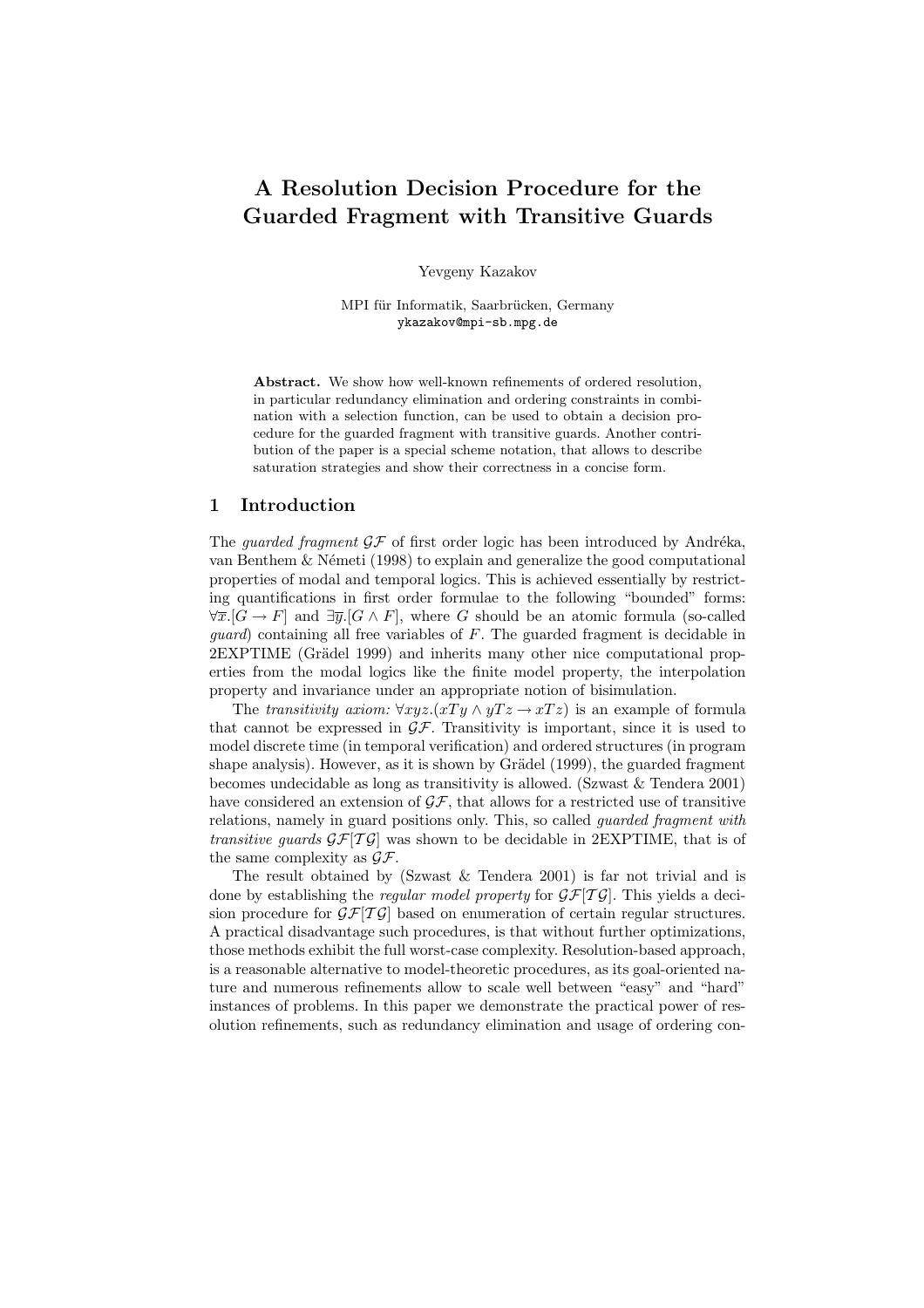straints in combination with selection function. We present a first resolutionbased decision procedure for  $\mathcal{GF}[T\mathcal{G}]$ . Another aspect that is demonstrated in our paper is the usage of resolution as a specification language for decision procedures. We introduce a special scheme notation that allows to describe resolution strategies in a concise form. This may provide a formal foundation for using resolution for specifying decision procedures and proving their correctness.

The framework of resolution theorem proving. The ordered resolution calculus  $\mathcal{OR}_{Sel}^{\succ}$  is parametrized with an admissible ordering  $\succ$  and a selection function  $Sel<sup>T</sup>$  It can be formulated with the following inference rules (we mark eligible literals with asterisk and underline expressions to be unified):

Ordered (Hyper-)Resolution

$$
HR: \frac{C_1 \vee \underline{A_1}^* \dots C_n \vee \underline{A_n}^* \ D \vee \neg \underline{B_1}^* \vee \dots \vee \neg \underline{B_n}^*}{C_1 \sigma \vee \dots \vee C_n \sigma \vee D\sigma} \Big| \text{where (i) } \sigma = mgu(A_i, B_i), \text{ (ii) } A_i
$$
\n
$$
\text{Ordered Factoring}
$$
\n
$$
OF: \frac{C \vee \underline{A}^* \vee \underline{A}'}{C\sigma \vee A\sigma} \Big| \text{where (i) } \sigma = mgu(A, A'), \text{ (ii) } A_i
$$

The conventional **Ordered Resolution** rule  $OR$ , is a partial case of the ordered (hyper-)resolution rule when  $n = 1$ . The calculus  $\mathcal{OR}_{Sel}^{\succ}$  is refutationally complete for any choice of an admissible ordering  $\succ$  and a selection function Sel. Moreover, the calculus is compatible with a general notion of redundancy which allows to make use of additional simplification rules.

Schemes of expressions and clauses. To describe resolution-based decision procedures we have to reason about sets of clauses. We introduce a special notation that allows to represent sets of clauses in a compact form. We extend our vocabulary with additional symbols called signature groups (denoted by symbols with a "hat"  $\hat{g}$ ) that represent sets of signature elements. We build *expressions* schemes and clause schemes by using them as usual elements of signature in expressions and clauses. Each expression (clause) scheme represents a set of expressions (clauses). For instance, if  $\hat{f}_{all}$  denotes the set of all functional symbols, the scheme  $\hat{f}_{all}(t)$  represents any term of the form  $f(t)$  where  $f \in \hat{f}_{all}$ . We adopt the following notation for referring to arguments of expressions. By writing  $\hat{e}(t_1, ..., t_n, s_1, ..., s_m)$  we mean an expression starting with the expression symbol  $e \in \hat{e}$ , having all arguments  $t_1, ..., t_n$  and optional arguments  $s_1, ..., s_m$ (arranged in some way). The formal definitions for clause schemes is given in the extended version of the paper (de Nivelle & Kazakov 2004).

Example 1. Suppose  $\hat{a}$  is a predicate group consisting of all predicate symbols and  $\hat{\alpha} := \{\hat{a}, \neg \hat{a}\}\$ is a *literal group* consisting of all (negated) predicate symbols. The clause scheme  $\hat{C} = \neg \hat{a} \langle \overline{x} \rangle \vee \hat{\alpha} \langle \overline{x}, \overline{x} \rangle$  represents any clause C such that  $(i)$ C has a nonempty subset of negative literals containing all variables  $x_1,...,x_n$  and no other arguments and  $(ii)$  other literals of C contain a subterm  $f'(x_1,...,x_n)$  as an argument and possibly some variables from  $x_1, ..., x_n$ . In particular,  $\langle \hat{C} \rangle$  contains the clauses  $\neg a(x, y, x) \lor b(y, f'(x, y)), \neg b(x, y) \lor \neg b(y, x)$  and  $\neg p \lor \neg q(c, c)$ , but not the clauses  $\neg a(x, y, x) \lor b(f'(x, y), f'(y, x))$  or  $\neg b(y, f'(x, y)).$ 

<sup>&</sup>lt;sup>1</sup> For a description of the calculus and its variations see (Bachmair & Ganzinger 2001)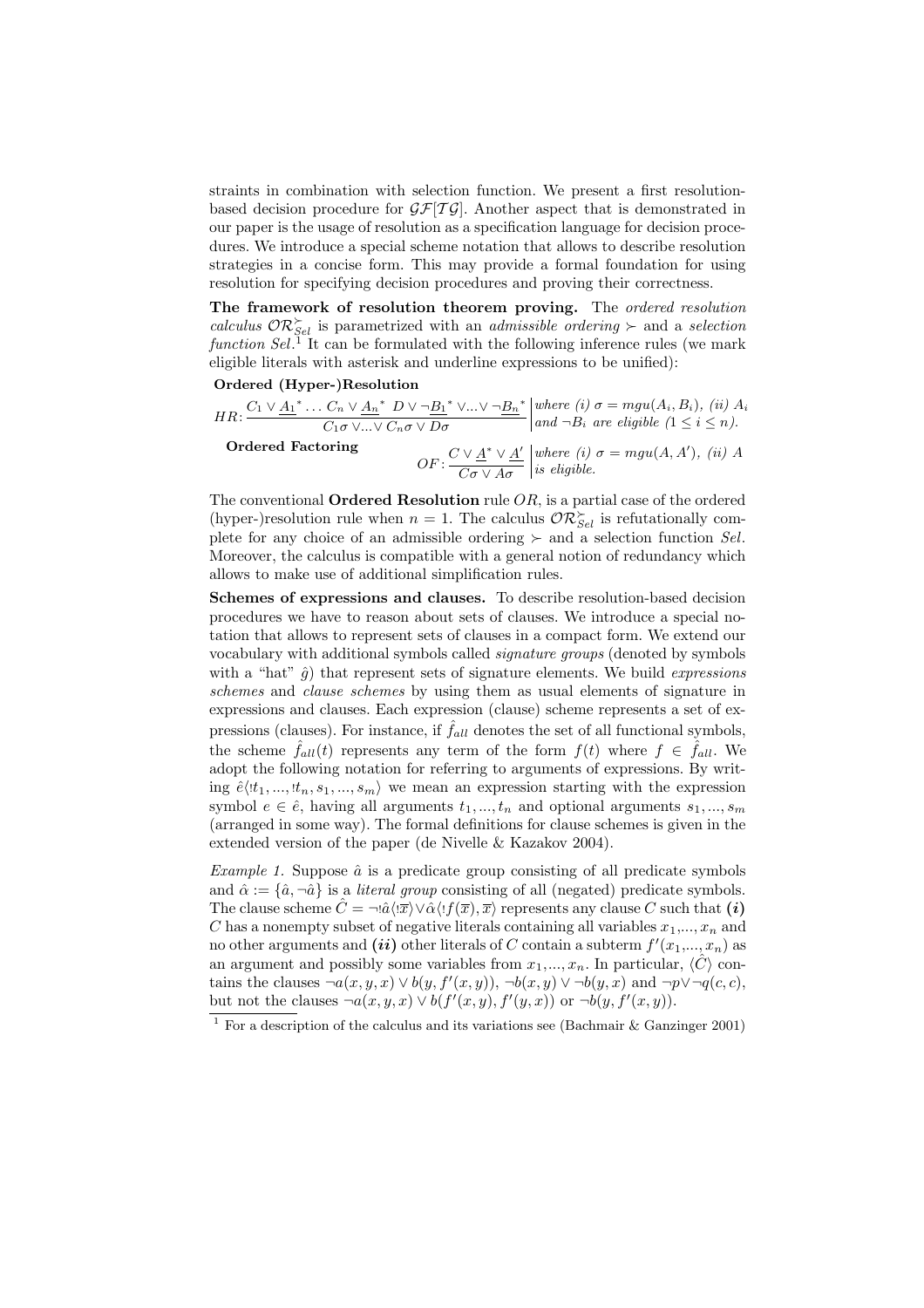# 2 How to obtain a resolution decision procedure?

We demonstrate how a resolution decision procedure for the guarded fragment (de Nivelle  $\&$  de Rijke 2003) can be specified using our notation. For describing the procedure it is convenient to use the recursive definition for the guarded fragment:  $\mathcal{GF} ::= A | F_1 \vee F_2 | F_1 \wedge F_2 | \neg F_1 | \forall \overline{x}.(G \rightarrow F_1) | \exists \overline{x}.(G \wedge F_1).$ where A is an atom,  $F_i$ ,  $i = 1, 2$  are guarded formulas, and G is an atom called the guard containing all free variables of  $F_1$ . Then the guarded formulas in the negation normal form can be defined by:

 $[\mathcal{GF}]^{nnf}:=(\neg)A \mid F_1 \vee F_2 \mid F_1 \wedge F_2 \mid \forall \overline{y}.(G \rightarrow F_1) \mid \exists \overline{y}.(G \wedge F_1).$ The important step of CNF transformation is a so-called structural transformation, that decomposes the formula by introducing *definitions* for all of its subformulae. We assume that to each subformula  $F'$  of  $F$ , a unique predicate  $P_{\mathbf{F}'} = p_{\mathbf{F}}(\overline{x})$  is assigned. The structural transformation is defined as  $\exists \overline{x}. P_{\mathbf{F}} \vee [\mathbf{F}]^{st}$ , where F  $[F]^{st}$  is given below. In each row,  $\overline{x}$  are the free variables of F.

$$
\begin{array}{ll} & [\mathbf{F}]^{st}_{g} := [(\neg) \mathbf{A}]^{st}_{g} : \forall \overline{x}. (P_{\mathbf{F}} \rightarrow (\neg) \mathbf{A}) & \neg p_{\mathbf{F}}(\overline{x}) \vee (\neg) a \langle \overline{x} \rangle \\ & [\mathbf{F}_1 \mathbf{X} \mathbf{F}_2]^{st}_{g} : \forall \overline{x}. (P_{\mathbf{F}} \rightarrow [P_{\mathbf{F}_1} \mathbf{X} P_{\mathbf{F}_2}]) \wedge [\mathbf{F}_1]^{st}_{g} \wedge [\mathbf{F}_2]^{st}_{g} & \neg p_{\mathbf{F}}(\overline{x}) \vee p_{\mathbf{F}_i} \langle \overline{x} \rangle \; [\vee \; p_{\mathbf{F}_j} \langle \overline{x} \rangle] \\ & [\forall \overline{y}. (\mathbf{G} \rightarrow \mathbf{F}_1)]^{st}_{g} : \forall \overline{x}. (P_{\mathbf{F}} \rightarrow \forall \overline{y}. [\mathbf{G} \rightarrow P_{\mathbf{F}_1}]) \wedge [\mathbf{F}_1]^{st}_{g} & \neg g \langle \langle \overline{x}, \overline{y} \rangle \vee \neg p_{\mathbf{F}}(\overline{x}) \vee p_{\mathbf{F}_1} \langle \overline{x}, \overline{y} \rangle \\ & [\exists y. \mathbf{F}_1]^{st}_{g} : \forall \overline{x}. (P_{\mathbf{F}} \rightarrow \exists y. P_{\mathbf{F}_1}) \wedge [\mathbf{F}_1]^{st}_{g} & \neg p_{\mathbf{F}}(\overline{x}) \vee p_{\mathbf{F}_1} \langle f(\overline{x}), \overline{x} \rangle \end{array}
$$

The transformation produce an equisatisfiable formula that is a conjunction of simple definitions of the form  $\forall x.(P_F \rightarrow \dots)$ . Applying the usual skolemization and writing the result in a clause form, we obtain the clauses shown to the right of the definition for  $[F]_g^{st}$ . It is easy to see that the clauses for  $P_F \wedge [F]_g^{st}$  fall into the set of clauses described by the following clause schemes:

1. 
$$
\hat{\alpha}\langle\hat{c}\rangle
$$
;  
\n2.  $\neg\hat{a}\langle\hat{x}\rangle \vee \hat{\alpha}\langle f(\overline{x}), \overline{x}\rangle$ . (G)

where the predicate group  $\hat{a}$  consists of all (initial and introduced) predicate symbols and the literal group  $\hat{\alpha}$  consists of all literal symbols.

**Saturation of the clause set** given by the schemes from  $(G)$  can be compactly described using the scheme notation:

| $\hat{\alpha}^*$                                                                                                              | $\neg \hat{q} \langle \overline{x} \rangle \vee \hat{\alpha} \langle f(\overline{x}), \overline{x} \rangle$<br>2                                                                                                                                          |
|-------------------------------------------------------------------------------------------------------------------------------|-----------------------------------------------------------------------------------------------------------------------------------------------------------------------------------------------------------------------------------------------------------|
| 1.1 $\hat{\alpha}\langle\hat{c}\rangle \vee \hat{a}\langle\hat{c}\rangle^*$                                                   | : OR. 1 $ 2.1 - \neg \hat{g}\langle \overline{x}\rangle \vee \hat{\alpha}\langle f(\overline{x}), \overline{x}\rangle \vee \hat{\alpha}\langle \overline{f}(\overline{x}), \overline{x}\rangle^*$                                                         |
| 1.2 $\hat{\alpha}\langle\hat{c}\rangle \vee \neg \hat{a}\langle\hat{c}\rangle^*$                                              | : OR.2 $\left  2.1.1 \right  \neg \hat{g} \langle \overline{x} \rangle \vee \hat{\alpha} \langle f(\overline{x}), \overline{x} \rangle \vee \hat{a} \langle f(\overline{x}), \overline{x} \rangle^*$<br>:OR.1                                             |
| 1.3 $\hat{\alpha}\langle\hat{c}\rangle \vee \hat{a}\overline{\langle\hat{c}\rangle^*} \vee \hat{a}\langle\hat{c}\rangle$ : OF | $\ket{2.1.2 \neg \theta \langle \ket{\overline{x}} \vee \hat{\alpha} \langle f(\overline{x}), \overline{x} \rangle \vee \neg \hat{\alpha} \langle \exists f(\overline{x}), \overline{x} \rangle^*}$<br>:OR.2                                              |
| $OR[1.1; 1.2]: \hat{\alpha} \langle \hat{c} \rangle$<br>$\cdot$ :1                                                            | $(2.1.3 \neg \theta \langle \overline{x} \rangle \vee \hat{\alpha} \langle f(\overline{x}), \overline{x} \rangle \vee \hat{\alpha} \langle f(\overline{x}), \overline{x} \rangle^* \vee \hat{\alpha} \langle f(\overline{x}), \overline{x} \rangle : 0$ F |
| $ \text{OF}[1.3]$ : $\hat{\alpha}\langle \hat{c} \rangle \vee \hat{a}\langle \hat{c} \rangle$ : 1                             | OR[2.1.1; 2.1.2]: $\neg$ ! $\hat{g}\langle \overline{x}\rangle \vee \hat{\alpha}\langle f(\overline{x}), \overline{x}\rangle$                                                                                                                             |
|                                                                                                                               | <b>OF</b> [2.1.3] $:\neg \hat{g}\langle \overline{x} \rangle \vee \hat{\alpha} \langle f(\overline{x}), \overline{x} \rangle \vee \hat{a} \langle f(\overline{x}), \overline{x} \rangle$ :2                                                               |
|                                                                                                                               | $2.2 \neg \hat{g}\langle \overline{x} \rangle^* \vee \neg \hat{g}\langle \overline{x} \rangle \vee \hat{\alpha}\langle \overline{x} \rangle$ :0R.2                                                                                                        |
|                                                                                                                               | $OR[1.1; 2.2]$ : $\hat{\alpha}$<br>: 1                                                                                                                                                                                                                    |
|                                                                                                                               | $OR[2.1.1; 2.2]: \neg \hat{g}\langle \overline{x} \rangle \lor \hat{\alpha}\langle f(\overline{x}), \overline{x} \rangle \lor \hat{\alpha}\langle f(\overline{x}), \overline{x} \rangle$ : 2                                                              |

The table represents the case analysis of possible resolution inferences between the clauses from (G). The clause schemes are spread in the table on different levels of precision, according to the possibilities for eligible literal and application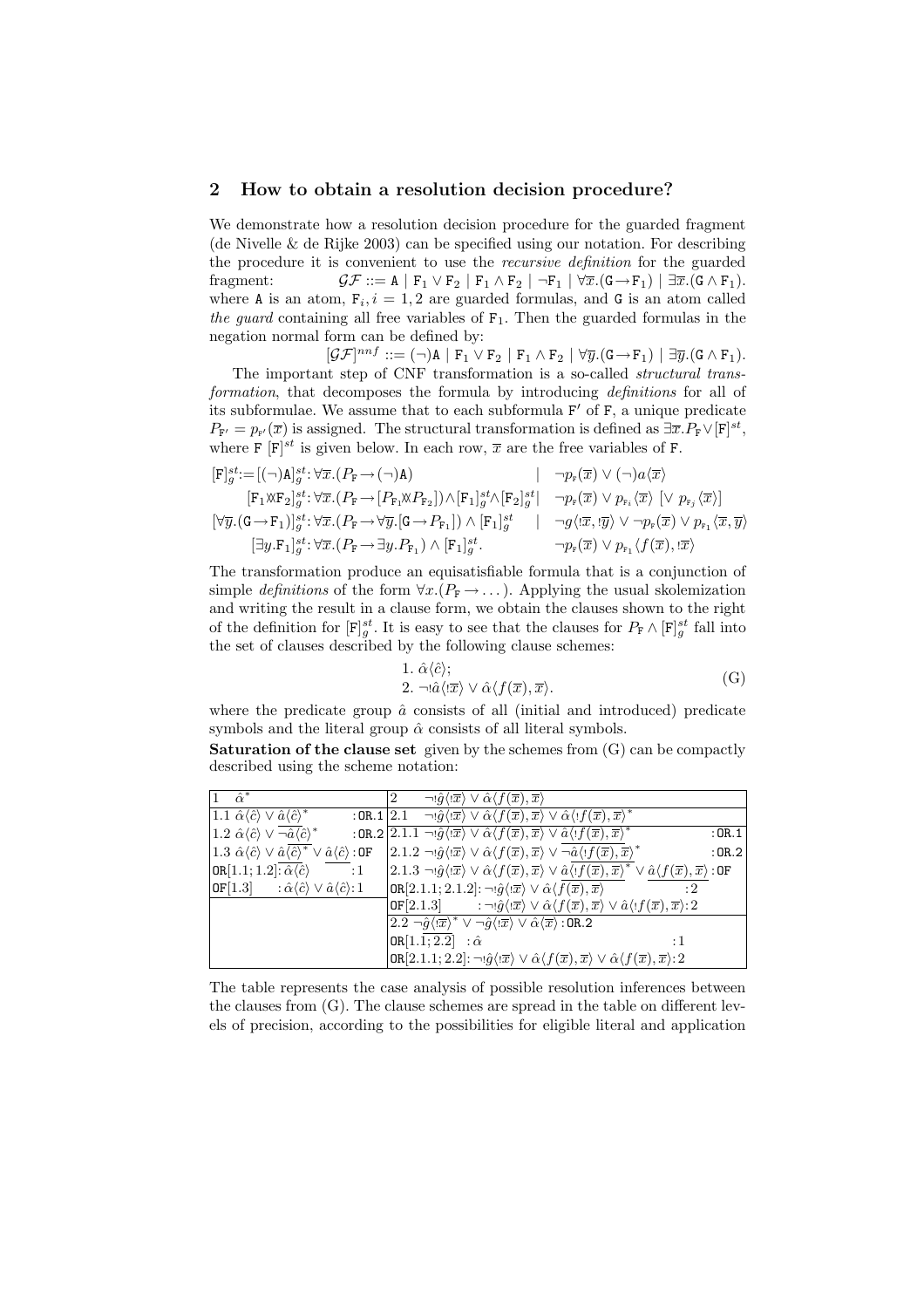of inference rules. For example, OR.1 marked to the right of the clause scheme 1.1 means that a clause represented by this scheme may act as a first premise of the ordered resolution rule. Below the last level, inferences between preceding clauses are drawn and their conclusions are identified as instances of clause schemes. The table shows that the clause class  $(G)$  is closed under ordered resolution, therefore, decidability of  $\mathcal{GF}$  follows from the fact that, for any guarded formula, the resolution procedure can generate only clauses from (G), which is a finite set for a fixed signature.

#### 2.1 Deciding the guarded fragment with transitivity

Extending the above procedure to the guarded fragment with transitivity is not a trivial task, since resolution with transitivity axioms may produce infinitely many clauses in simple cases:

1.  $\neg(xTy)^* \vee \neg(yTz) \vee xTz;$ 2.  $\alpha(x) \vee f(x) Tx^*;$ OR[2; 1]:  $3.\ \overline{\alpha(x)} \vee \neg(xTz) \vee f(x)Tz^*;$ OR[3; 1]: 4.  $\alpha(x) \vee \neg(xTz) \vee \overline{\neg(zTz_1)} \vee f(x)Tz_1^*;$ . . . . . . : . . . . . . . . . . . . . . . . . . . . . . . . . . . . . . . . . . . . . . . 1.  $\neg(xTy)^* \vee \neg(yTz)^* \vee xTz;$ 2.  $\alpha(x) \vee f(x) T x^*;$  $HR[2,2;1]:\overline{3. \alpha(x)} \vee ff(x)Tx^*;$  $HR[3, 2; 1]: 4. \ \alpha(x) \vee \overline{fff(x)Tx}^*;$ . . . . . . . . .: . . . . . . . . . . . . . . . . . . . . .

To resolve these problems we consider the constrained version of the transitivity clause and use the constrains to show the redundancy of dangerous inferences:

For every constraint variant of  $\tau$   $\neg(xTy) \vee \neg(yTz) \vee xTz$ ; the transitivity clause we set  $\overline{T} \cdot \overline{T} \cdot \overline{T} \cdot \overline{T} \cdot \overline{T} \cdot \overline{T} \cdot \overline{T} \cdot \overline{T} \cdot \overline{T} \cdot \overline{T} \cdot \overline{T} \cdot \overline{T} \cdot \overline{T} \cdot \overline{T} \cdot \overline{T} \cdot \overline{T} \cdot \overline{T} \cdot \overline{T} \cdot \overline{T} \cdot \overline{T} \cdot \overline{T} \cdot \overline{T} \cdot \overline{T} \cdot \overline{T} \cdot \overline{T} \cdot \overline{T} \cdot \overline{T} \cdot$ T.2.  $\neg(xTy) \vee \neg(yTz)^* \vee xTz \quad \big| \quad z \succ max(y, x);$ T.3.  $\neg(xTy)^* \vee \neg(yTx)^* \vee xTx \mid x \succ y;$ ing the maximal variable of the T.4.  $\neg (xTy)^* \vee \neg (yTz)^* \vee xTz \mid y \succeq max(x,z);$ the selection function Sel to select the negative literals containclause. This immediately prevents the situation shown on the right example above, since the constraints for the inference are not satisfiable. The following lemma resolves the problem shown on the left example above:

**Lemma 1.** Let  $N$  be a clause set containing the clause:

1.  $C \vee t_1 T t_2^*$ together with the result of the inference: OR[1; T.1]: 2.  $C \vee \neg (t_2 T z) \vee t_1 T z^*$  |  $t_1 \succ max(t_2, z)$ ; Then the following inference is redundant: OR[2; T.1]:  $C$  ∨ ¬ $(t_2Tz)$  ∨ ¬ $(zTz_1)$  ∨  $t_1Tz_1$  |  $t_1$  ≻  $max(t_2, z, z_1)$ ;

One could see that the inference  $OR[3; 1]$  above is redundant by Lemma 1. Similar lemmas can block other dangerous inferences with transitivity. Redundancy and ordering constraints, however, do not help avoiding situations as the one below:

1.  $\alpha(x) \vee f(x) Tx^*;$ 2.  $\neg(xTy)^* \vee a(x) \vee \beta(y);$ 3.  $\neg(\overline{xTy})^* \vee \neg a(x) \vee \beta'(y);$  $\texttt{OR}[1;\overline{1.1}]: 5. \ \alpha(x) \vee \neg(xTz) \vee f(x)Tz^* \mid f(x) \succeq max(x,z);$  $\texttt{OR}[5;2] \quad :6. \ \alpha(x) \vee \neg(xTz) \vee \overline{a(f(x))}^{*} \vee \beta(z) \,\mid\, f(x) \succeq \max(x,z);$ **OR**[5; 3] : 7.  $\alpha(x)$  ∨ ¬( $xTz_1$ )  $\sqrt{-a(f(x))}$  \*  $\lor$   $\beta'(z_1)$  |  $f(x)$   $\succeq$   $max(x, z_1)$ ;  $OR[6; 7] : 8. \alpha(x) \vee \neg(xTz) \vee \neg(\overline{xTz_1}) \vee \beta(z) \vee \beta'(z_1) \mid f(x) \succeq max(x, z, z_1);$ . . . . . . . . : . . . . . . . . . . . . . . . . . . . . . . . . . . . . . . . . . . . . . . . . . . . . . . . . . . . . . . . . . . . . . . . . .